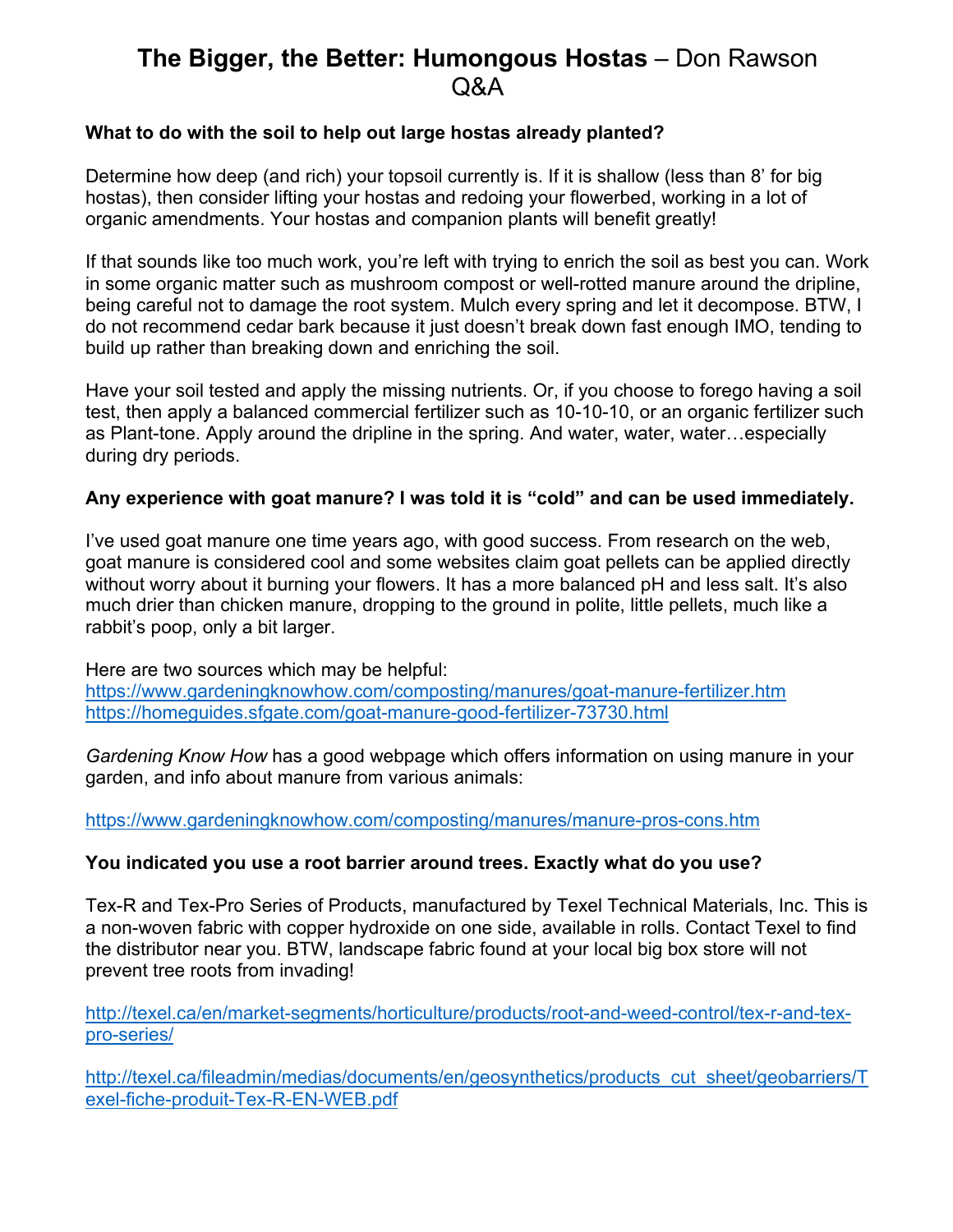Other options include heavy-duty poly tarps, black EPDM rubber membrane used for roofs and pond liners, and heavy plastic. However, these materials do not allow water and air to pass through.

Proper installation of the liner is essential. Any breech  $-$  the slightest tear or hole  $-$  will seriously compromise its integrity. Seams must be impervious. The liner must come all the way up out of the ground, and can be fastened to a strip of lawn edging or landscape timber if desired. Be careful not to puncture the liner with a shovel or garden stake once it's installed.

#### **How do you prevent run-off on the raised mound and make sure the moisture soaks in and just doesn't wash away?**

Applying a mulch every spring is helpful, particular where the ground is sloped. Some mulches are better at preventing erosion than others. For a hillside, I recommend hardwood bark (not bark fines or woodchips). The bark may need to be broken up in the spring if it is getting compacted so that it does not shed water. For this reason, putting an inch on every year is better than putting down several inches at a time.

A generous application of straw is also very effective at preventing erosion, although not as attractive. To resolve this, spread the straw out in late fall after a hard frost has flattened all of the plants in the garden. (Do so just before a rain so that it doesn't blow away.) By spring, the straw will be laying flat against the ground and can then be mulch over with a layer of shredded bark or pine needles.

The other option is to use a ground cover on the steeply sloped areas. Many ground covers are very suitable with large hostas. Here are a few: Sweet Woodruff (*Galium odoratum*), Dwarf Solomon's Seal (*Polygonatum humile*), Ajugas, Spotted Deadnettle (*Lamium maculatum*), Strawberry Begonia (*Saxifraga stolonifera*), and ground cover hostas (see list at http://www.hostalists.org/hosta\_list\_gch.php).

#### **Someone told me once that the large hostas don't like to be split. Is that true? I split a huge blue hosta and it never bounced back.**

If you want your hostas to get really, really BIG, don't split them! If they are growing well, they do not need to be divided…ever. They will grow fine indefinitely and they need years to mature, so splitting just sets them back. If you want more, then buy more. If your neighbor wants one like yours, buy one for him too! Leave yours alone so that it can form an impressive focal point in your landscape.

With that said, sometimes division is justified if a plant has outgrown its spot, or if more hostas of the same variety are wanted but cannot be purchased. In addition, some hostas may become fairy-ringed (dead in the center).

Division is best carried out in the spring, just as the noses are emerging. However, any time during the growing season can be managed, as long as they are kept well watered. Carefully lift the hosta and wash the soil off with a hose, or let it soak in a tub of water. My preferred method for splitting is using two garden forks back-to-back. Avoid cutting or breaking the roots as much as possible. Teasing the roots apart is well worth the time and effort. Tie up new transplants for the first week or two to maintain turgidity.

Division and transplant shock will set a hosta back as it adjusts to its new conditions. Some varieties handle it better than others. Cultivars which are weak growers (e.g., those with a lot of white) and those which grow slowly take more time to become established again.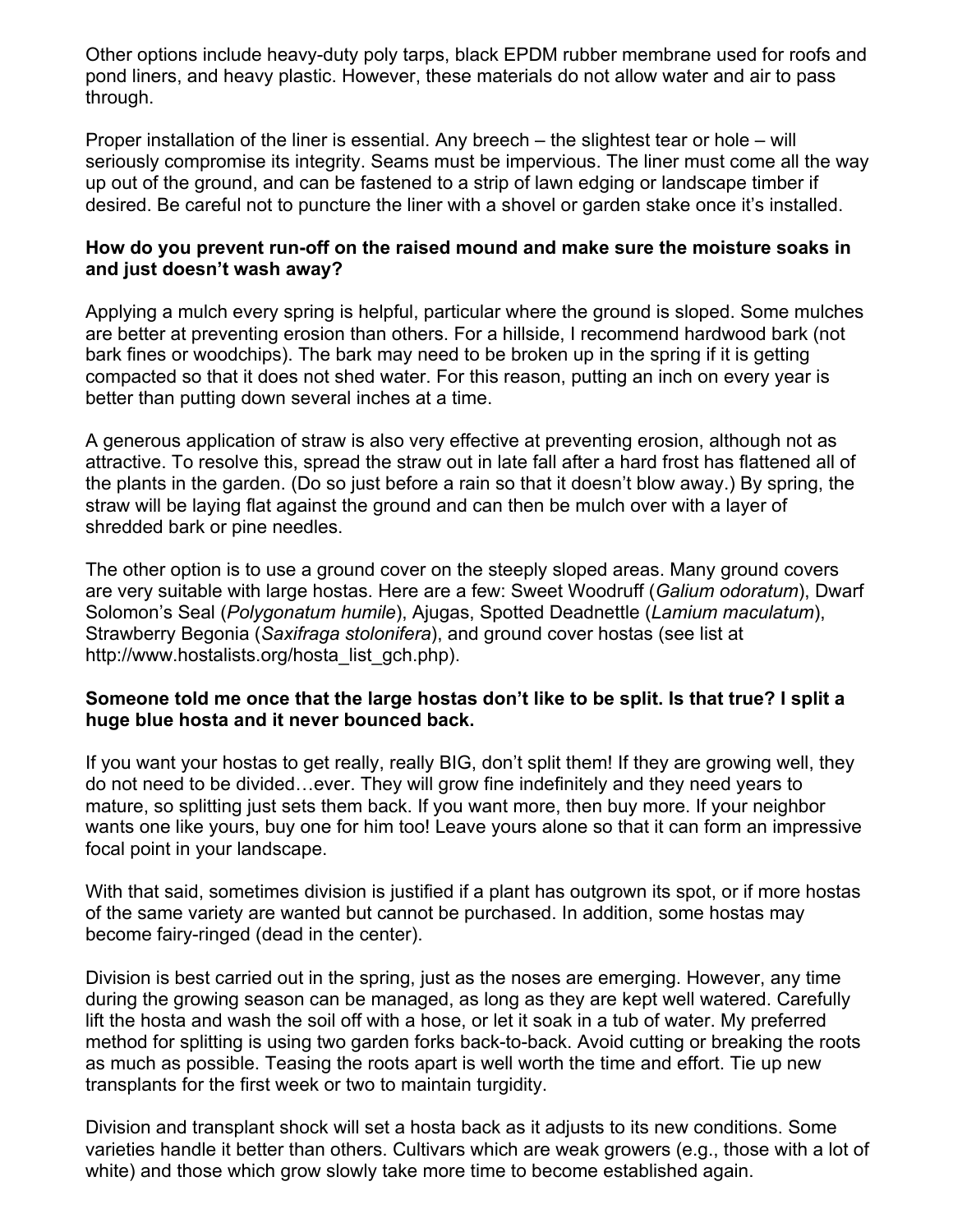# **How do you grow your hostas in so much sun without them burning the leaf?**

I garden in Michigan, a northern State with an average annual precipitation of 31", 60% of it occurring as rainfall in the growing season. In addition, our summers are quite humid, reducing transpiration. I have a deep layer of topsoil (to encourage root development) and apply a layer of mulch every year. In addition, I have underground sprinkling throughout most of my gardens.

My hostas grow fast and are very full. However, the wax coating wears off many of the blues by mid-summer and some of my hostas scorch a bit. Generally, hostas will take the heat and bright sunlight if they have sufficient water.

#### **Do you have suggestions for fertilizers in spring/fall? How much/when, specifically, should they be added?**

Build up the soil by adding lots and lots of organic amendments - compost, well-rotted manure, leaf mold, peat moss, and grass clippings are all fine. I've also had recommendations to add green sand (for trace minerals), cottonseed meal, and alfalfa meal (organic, non-burning, mix one handful per hole). Bone meal and blood meal are wonderful slow-release additions. Furthermore, you can use a planting fertilizer such as powdered rock phosphate (up to a half cup per planting hole, mixed well into whole root zone area). Apply mulch every year to enrich the soil as it decomposes, but don't mulch over the crown.

With a deep, humus-rich topsoil, hostas do not need to be fertilized to survive. However, the application of a balanced fertilizer in spring around the dripline may be beneficial because the nutrient content of organic materials is often low and unbalanced. Indeed, to grow really luscious, huge hostas, it is necessary to establish a regular routine of mulching, and spring and summer feeding. Look for a fertilizer with magnesium, or apply some Epsom salt.

Epsom salt is hydrated magnesium sulfate. Both magnesium and sulfur are secondary essential nutrients after Nitrogen, Phosphorus, and Potassium. Magnesium increases water retention, helps in better intake of nutrients, and most importantly, aids in the creation of chlorophyll, on which the process of photosynthesis depends. Similarly, sulfur also participates in the development of chlorophyll, increases the plant's resistance to diseases, and helps in growth. A few tablespoons of Epsom salt around your ground hostas in the spring will give them a great early boost.

When to fertilize hostas? Ideally, apply an application in spring (with a fertilizer that has Nitrogen, vital as hostas get ready to leaf out) and a second application mid-summer (July 1st). Avoid fertilizing after September  $1<sup>st</sup>$ , as you don't want soft, sappy growth in fall.

#### **What percent of organic matter do you recommend?**

Generally, gardeners tend to make two mistakes when adding organic amendments: they don't add enough, and they don't let it decompose beforehand. Organic material can take anywhere for four weeks to 12 months to decompose. The amount of time needed to produce compost depends on several factors, including the size of the compost pile, the types of materials, the surface area of the materials, and the number of times the pile is turned. So, since different items work on different timelines, how do you know when your compost is finished? The easy answer is that it should look like topsoil — dark and crumbly, like dirt.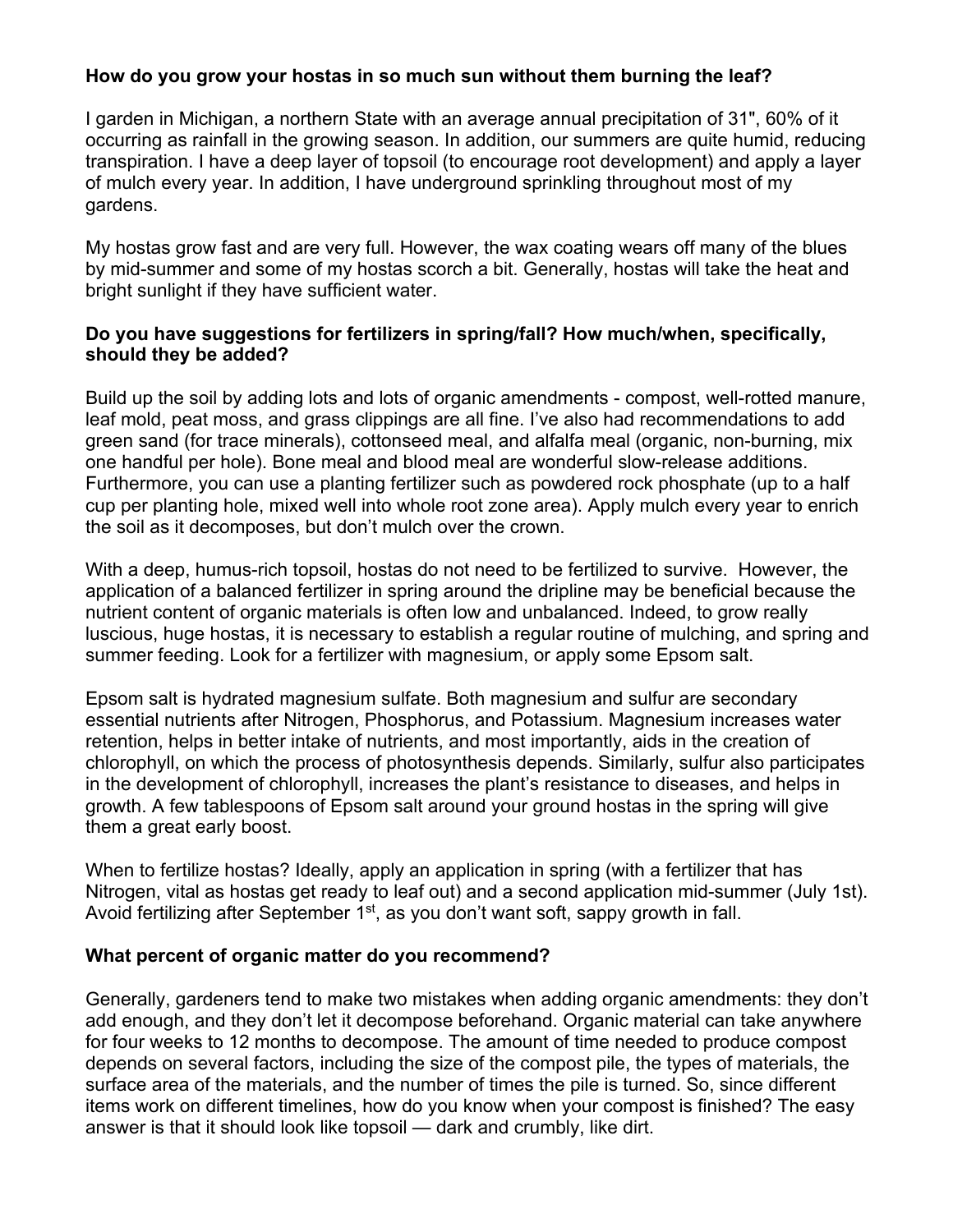Hostas have lots of delicate little feeder roots that spread out, so they do not like hard, compact soil. Organic amendments improve soil texture (making it easier to work), add nutrients, and increase aeration, water infiltration, and both water- and nutrient-holding capacity. Heavy clay soils especially need a lot of organic matter to loosen the soil particles, and very sandy soils also benefit from the addition of organic matter to retain moisture. Add lots of organic material... you cannot overdo it! Just remember, the more compost which is added, the more settling that will occur, so elevate the planting area sufficiently so that your hostas will end up on a mound, not in a hole.

#### **What hosta varieties might be the hardest when it comes to root competition? I have heard 'Elegans' is a tough one.**

Tree roots are fierce competitors for water and nutrients. If your hostas are mysteriously getting smaller year after year, the likely culprit is buried tree roots which you are unable to see. They are like invisible giant sponges, wicking up an enormous amount of water. The tree takes all the energy and there's nothing left for the hosta. If you're striving to grow huge, sumptuous hostas, you'll have to eliminate root competition. Otherwise, the trees will eventually win!

All hostas are affected by root competition. Most absorbing roots on a tree are within the top 12" of soil – right where your hosta roots grow. In fact, 90% of the fine roots of a tree that absorb water and minerals are in the upper few inches.

# **Where may I find the chart of recommended spacing when planting hostas?**

Giant hostas can become several feet in diameter. While standing in a crowd shoulder-toshoulder is okay for a moment, it's no fun for the long haul. Give your hostas plenty of room! Fill the area between with smaller plants which are easier to move than the large ones. After all, the last thing we want to do is to be transplanting very large, mature hostas if we can avoid it.

When choosing a site to grow these mammoths, stop and think about how large they will really become. The most enormous varieties can sometimes eventually span eight feet or more. Generally, large hostas look best when they are just touching leaf tips…so hostas which reach eight feet wide should be spaced eight feet apart. While it may seem a little extreme to leave this much space between individual plants, it will become more apparent as each one matures. Meanwhile, bare areas can be interplanted with smaller varieties or used to display garden art.

Plant tags and catalogues may not provide accurate plant dimensions. Begin by checking *The Hostapedia* for the size of each cultivar at maturity. Then, when laying out your gardening plot, make sure to leave enough room so that one is not encroaching on the territory of another.

Below is a guide for proper spacing…but as mentioned above, consult *The Hostapedia* for the mature size of each cultivar, leaving just enough room for the leaf tips to touch one another.

Miniature (6-12" wide), plant 10-18" apart Small (1-2' wide), plant 18"- 2' apart Medium (2' wide), plant 2' apart Large (3 - 4' wide), plant 3-4' apart Giant (4 - 8' wide), plant 4-8'apart

# **If you have to move a hosta, what is the best time?**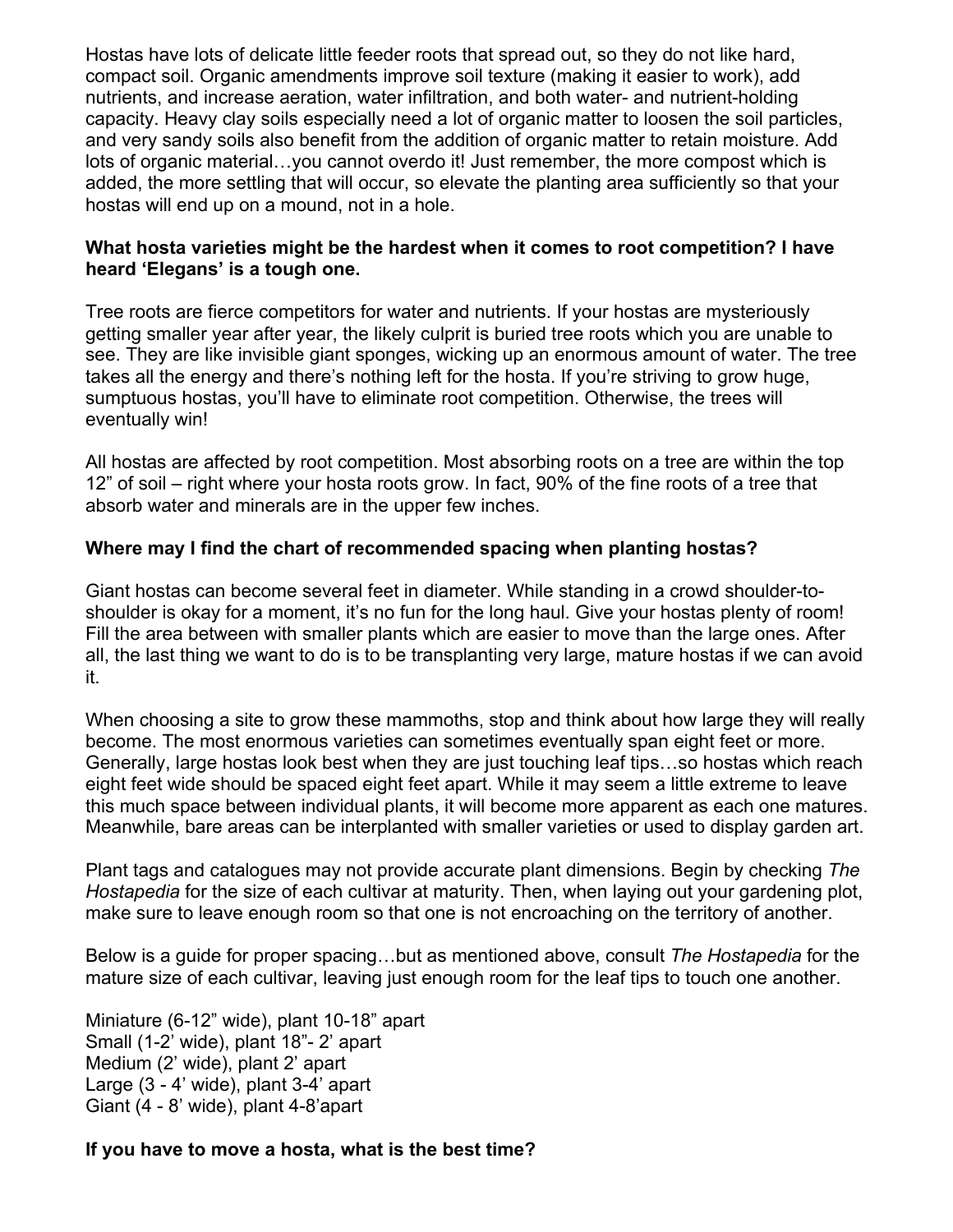Moving or dividing hostas is best carried out in the spring, just as the pips are emerging. However, any time during the growing season will work, as long as they are kept well-watered. Avoid cutting any roots, as much as possible. For this reason, I prefer digging a large hosta with two heavy-duty garden forks (not a shovel). A few years ago, I purchased two heavy-duty garden forks on Amazon and that was one of the best gardening investments I've ever made. https://www.amazon.com/Garden-Digging-Heavy-Duty-Unbreakable-Design/dp/B07BFGC9RQ/ref=sr\_1\_5?dchild=1&keywords=heavyduty+garden+fork&qid=1616593535&sr=8-5

A good tutorial for moving a large hosta is posted at https://www.houzz.com/discussions/2000608/moving-a-large-fully-leafed-out-hosta-lots-o-pix .

# **To amend clay soil for hosta, is peat moss a good additive when preparing a new bed?**

Absolutely! Its dry and airy texture can add "fluffiness" to the soil. It absorbs water like nothing else. Gardeners have been using it in their soil for decades. There are no pathogens, bacteria, bugs, or weed seeds to worry about, like you might find in other soil amendments.

Peat moss has an acid pH, so it's ideal for acid loving plants. Hostas are not too fussy about the pH, but grow best when the soil pH level is at 5.8 - 6.5, so the addition of peat moss may be much appreciated if your soil is alkaline. To know exactly what type of soil you have, you'll need to test it.

#### **Should you put a high nitrogen fertilizer on your hosta beds prior to them emerging?**

Hostas need a sufficient supply of nitrogen, and that is especially true with large-leaved varieties. However, high nitrogen fertilizer (such as lawn fertilizer) will tend to produce soft, sappy foliage which is easily destroyed by wind and weather. Furthermore, that type of foliage is more susceptible to slug and snail damage. A balanced fertilizer with even amounts of Nitrogen (N), Phosphorous (P), and Potassium (K) contains the best amounts for both foliage and root growth.

The only case in which additional nitrogen may be beneficial is when a heavy layer of mulch is added, especially in spring. Most organic mulches cause short-term nitrogen deficiencies while breaking down, but add nitrogen in the long term. Granular general-purpose fertilizers, such as 15-5-10, or organic fertilizers like blood meal and cotton seed meal, would be fine. I would not use lawn fertilizer, such as 29-0-5.

#### **I have heard alfalfa is good to add when planting. What are your thoughts?**

Alfalfa meal and pellets, made from dehydrated and ground alfalfa, is a good soil conditioner. It's an all-natural fertilizer with a 2.5-0.5-2.5 formula and is rich in trace elements. Alfalfa can come as a meal or sometimes as pellets, and can be purchased at your local feed store. Soaking the pellets can help to break them up, and you are then left with meal.

Most people use alfalfa meal in their gardens as a dry soil amendment. You can simply hand broadcast it around your garden, and either let the worms and microbes take care of it, or you can till and mix it into the soil by hand.

Using alfalfa meal as a general soil amendment is a good way to increase organic matter and to add nitrogen to your soil. It is fast-acting and breaks down rather quickly. I use it often when preparing a new spot for a hosta. However, when preparing a large area, I go with manure or compost because it's much cheaper than purchasing bags of alfalfa meal.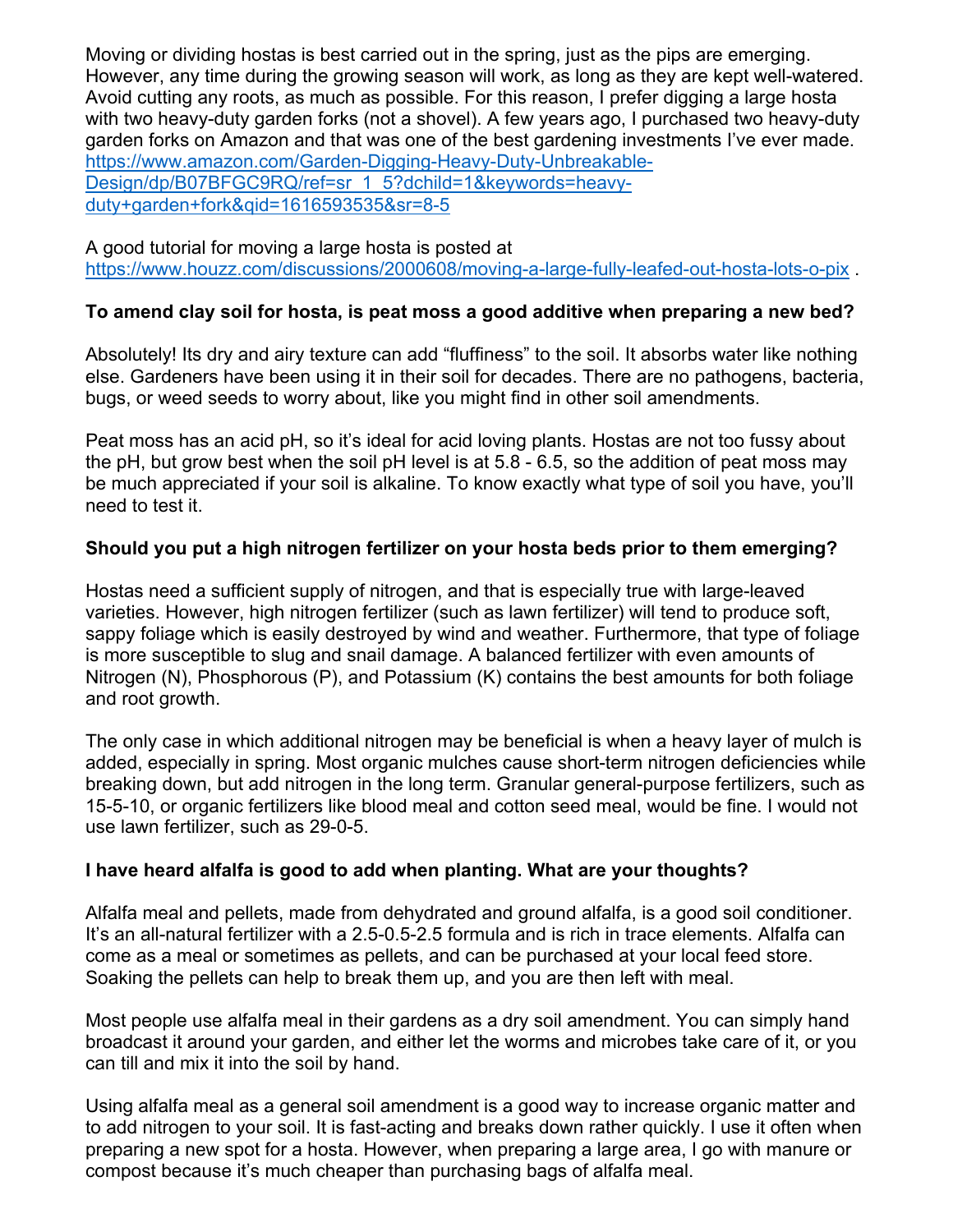#### **Do different varieties of hostas require more or less acidity, or do they all have the same soil requirements?**

Hostas are not too fussy, although all varieties prefer slightly acidic conditions (as far as I'm aware). Regarding soil pH, W. George Schmid writes, "Soils can be acid, alkaline, or neutral. In their native habitat, hostas often grow near pine and oak forest which impart acidity to the surrounding soil, but they also grow on limestone rock where the soil is more alkaline. The genus has great adaptability to soil pH levels, seemingly preferring slightly acid soils, a condition found in most garden soils, so adjustment of pH is normally not required." *The Genus Hosta* ‒ Giboshi Zoku, page 369

# **How to revitalize old hosta garden? Dig up hostas and add new soil?**

See above, "What to do with the soil to help out large hostas already planted?" (1) Work in at least 2" of organic matter such as well-rotted manure or finished compost. Be careful not to damage the roots. (2) Mulch around your hostas every year with leaf mold, wood chips, shredded bark, or straw. Mulch retains moisture, prevents weeds, cools and enriches the soil.

# **What is the most impressive large hosta you have grown?**

Our *Hosta* 'Sum and Substance' gets lots of attention, taking many years to mature. My challenge to you is to grow the world's largest hosta! The list of "Very Large Hostas" will help you select a variety that can become enormous: http://www.hostalists.org/hosta\_list\_vlh.php

#### **What is the most effective method to fend off slugs?**

Here's a list of remedies which are sometimes recommended for the prevention of slug and snail damage:

1. In late spring, remove winter mulch, debris, dead leaves, and other ground cover until mid-June (70ºF).

2. Water in mid-morning so the ground is dry by evening. Encourage good air movement.

3. Choose slug-resistant hostas with heavy leaf substance, not smorgasbords.

4. Interplant with nature's repellent plants - Prostrate Rosemary (*Rosmarinus officinalis*) or Wormwood (*Artemisia absinthium*).

5. Surround plants with abrasive materials - diatomaceous earth (available from swimming pool suppliers), wood ashes, cinders, sawdust, shredded eggshells, gravel, sand, oak leaves, cedar or oak bark, tobacco stem meal. Or cover the ground with finely shredded human or horse hair.

6. Don't mulch with slug-infested materials.

7. Spread powdered ginger, crushed limestone, or fresh-cut fennel around plants.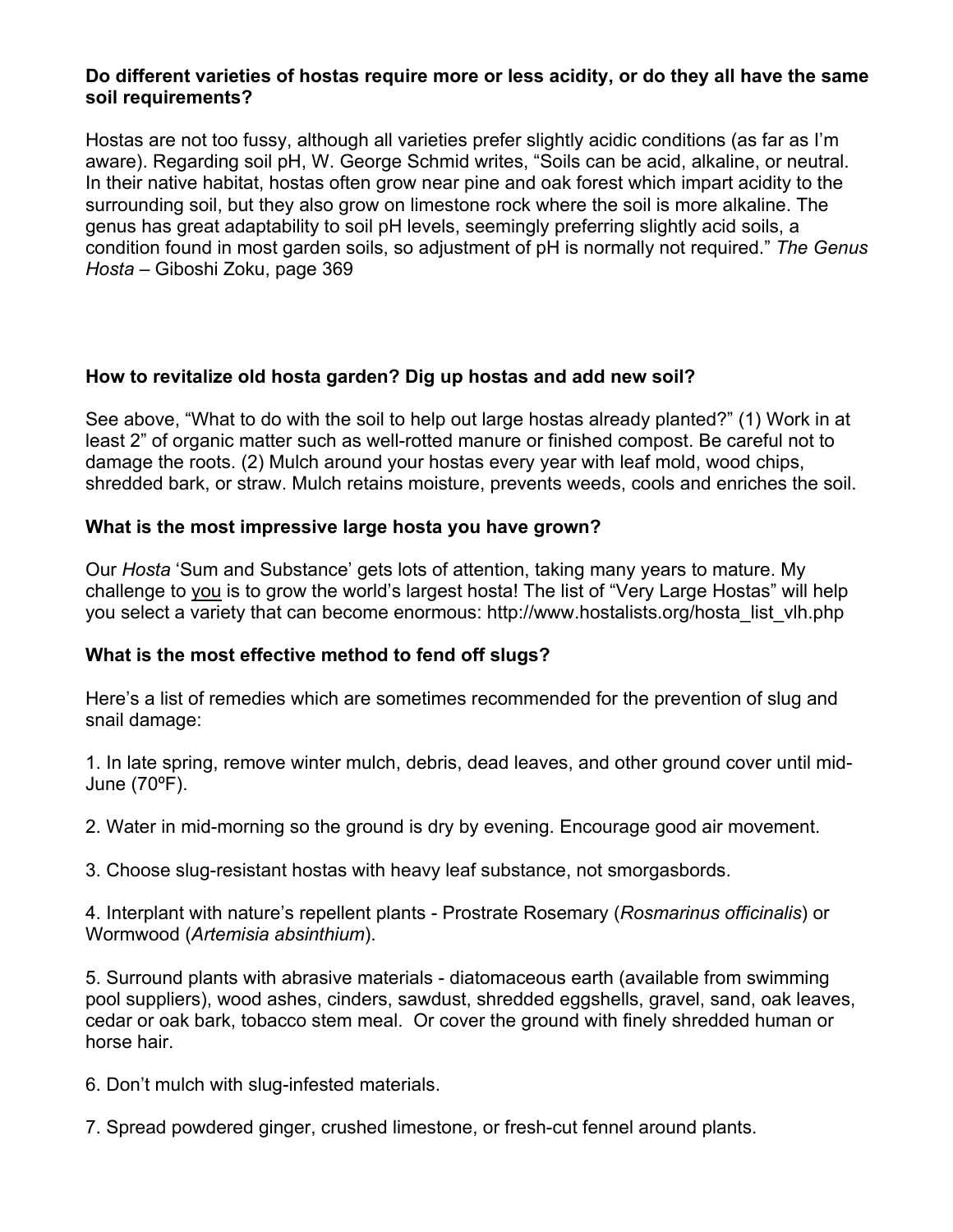8. Encourage predators to feed on them - toads, turtles, lizards, snakes, ducks, decollate snails, and ground beetles (plant clover). Centipedes and fireflies eat slug eggs. Build or buy toad

houses.

9. Be a slug stalker before the sun rises. Look under leaves.

10. Make slug traps - beer or yeast in tins, beer-soaked clay pots, upside down grapefruit and melon rinds, cabbage leaves, wet newspapers, and boards.

11. Barricade plants with white spray paint or whitewash, aluminum foil with red pepper powder, aluminum lawn edging, wire mesh with sharp edges at top, or a thin (.002 inch thick) copper strip 3" wide. Copper tape and flashing is available on Amazon.

12. Make a slug cocktail and spray it around your plants.

13. Coffee-researchers at the USDA in Hawaii have discovered that a 2% caffeine solution is effective in killing snails. But I've also read that using coffee grounds to repel slugs is a gardening myth, and that tests have shown that coffee grounds actually inhibit growth when mixed directly with the soil.

14. Use nematodes to kill slugs. Effective, but expensive and time-consuming. See https://www.slughelp.com/nematodes-for-slugs-and-snails/ .

15. Commercially manufactured slug traps, from a number of manufacturers. Go to Amazon and search for "slug trap".

16. Spray slugs with a 50/50 vinegar water solution or fresh lime juice to kill slugs directly. Or spray ground and stems (not leaves) with a 10% ammonia (clear type, not milky) solution. A hot chili pepper spray is effective. Mix hot pepper powder with a few drops of liquid dish soap and water.

17. Commercial molluscicides - pellets, granules, liquid sprays - varying ingredients (metaldehyde, iron phosphate) and strengths. Water the areas prior to treatment to encourage slug activity the following evening when you will apply the poison.

Personally, I apply metaldehyde pellets in spring, and sometimes a second application midsummer on hostas which are known to be easily damaged by slugs. Lock Out, sold by the farm supplier Wilbur Ellis (https://www.wilburellisagribusiness.com/focus-product/lock-out/), is more affordable than the leading brand.

# **Garlic mustard in mulch? I plant ground covers.**

There certainly can be plenty of weed seeds in some mulches, as with hay. The key is to make sure it is well-composted. While mulch can unfortunately include seeds of noxious weeds, one of the key benefits to mulching to the garden is prevent weeds. Shredded hardwood, in my experience, looks great and does not contain weed seeds.

# **Do you recommend predator urine to deter unwanted critters from gardens?**

There are various animal repellents available, some of which include predator urine. Personally, I've never used the leading brand, Bobbex (https://bobbex.com/), or Hawbaker's Coyote Lure (https://www.amazon.com/Hawbakers-Coyote-Lure-500/dp/B00TXMRWIY) to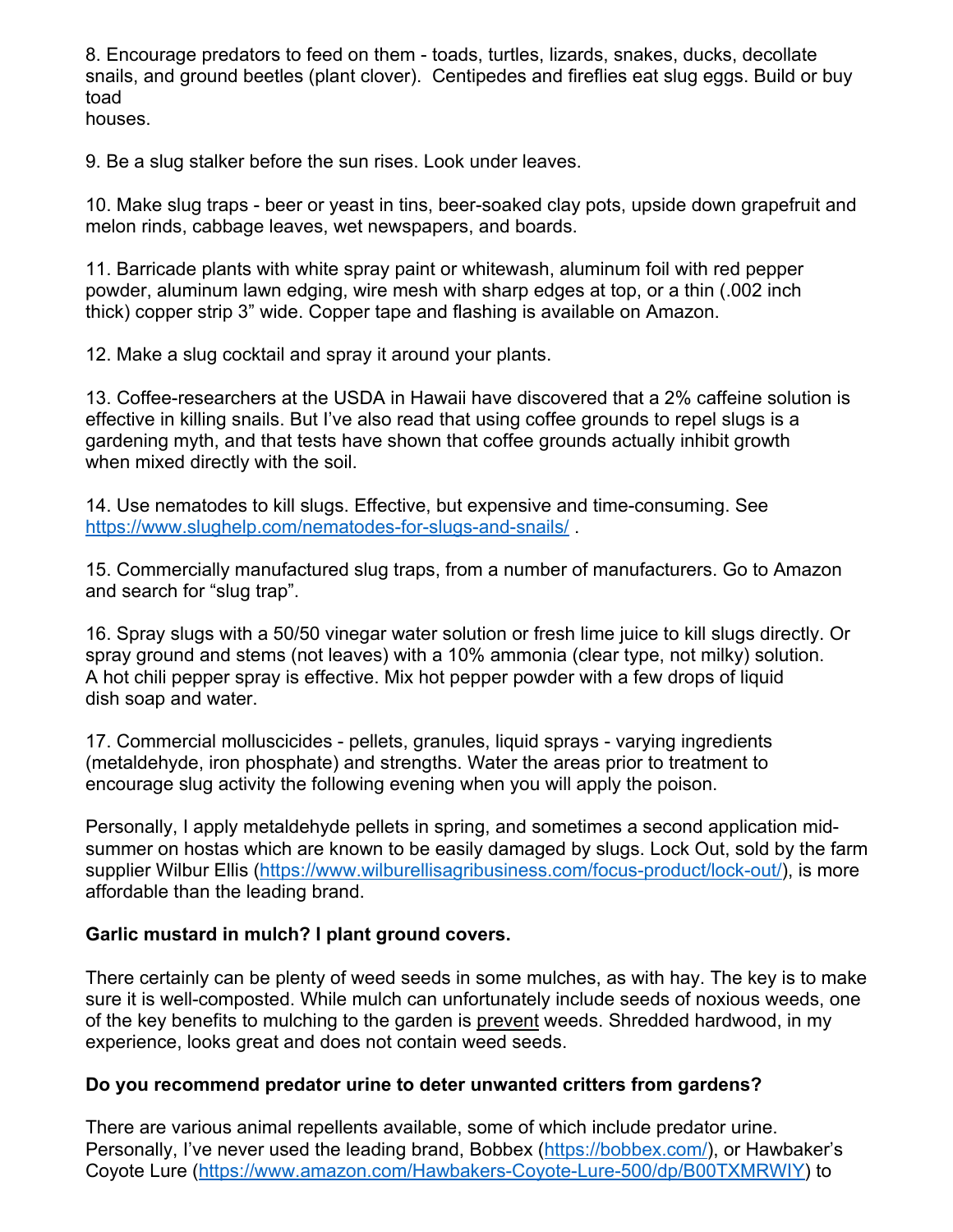repel deer and other critters. Bobbex claims their formula works well on hostas (https://bobbex.com/growing-hostas-tips-for-best-results/) and there are plenty of testimonials to support it (https://www.facebook.com/BobbexInc/posts/if-you-long-to-grow-hosta-but-refraindue-to-deer-damage-listen-to-what-bobbex-c/1791931857518073/).

# **Is there an easy way to fertilize garden hosta with liquid fertilizer? A water pitcher is too time consuming.**

A Miracle-Gro and water solution can be applied through a sprayer, which works wonders for your plants. Just put the recommended amount of Miracle-Gro in the container, hook it up to the garden hose, and spray in the evening when the sun is not so hot. It's amazing how quickly your plants will grow and how healthy they will look! https://www.amazon.com/Miracle-Gro-Garden-1-Pound-Purpose-

Fertilizer/dp/B000P0DK1Q/ref=sr\_1\_5?dchild=1&keywords=miracle+grow+hose+end+sprayer &qid=1616599470&sr=8-5

Just remember that chemical fertilizers and chemical foliar sprays, such as Miracle-Gro or Peters, provide a brief burst of nutrients and can make your hostas look stunning in the short term, but they don't contribute to the long-term health of the soil. Use them only as a supplement to organic fertilizers and compost which support healthy soil.

# **How would you subscribe to the newsletter you spoke of?**

To subscribe to the American Hosta Society eNewsletter, just click on this link: http://www.americanhostasociety.org/Publications/enewsletter.htm . Joining the AHS email Newsletter is FREE and EASY! Just enter your name and email, then click the "Click To Join" button.

#### **How do you protect from late frost?**

There is an excellent article by Gail Russo in the AHS enewsletter. The article is in two parts:

Spring Frost Damage to Hostas, Questions & Answers: A Guide with Solutions, http://americanhostasociety.org/Publications/eNewsletter/january2021/january2021.pdf

Preventing Frost Damage to Hostas: Protection Coverings, http://americanhostasociety.org/Publications/eNewsletter/april2021/april2021.pdf

#### **How many years does it take a hosta to get established and really take off after planting?**

"Sleep, creep, leap" is a time-worn yet accurate adage used in describing how hostas grow. That is how long it takes for the roots to develop the proper symbiotic relationship with the soil organisms. A young plant will "sleep" the first season it's in the ground. Small hostas will develop more quickly, medium hostas will take 3 to 5 years to mature, the giants, up to 10 years. Patience is a virtue! It takes time for a very large hosta to reach its enormous proportions, but the wait is well worth it.

#### **How do you protect hostas from deer?**

Deer are a serious problem for many gardeners. Providing an effective means for repelling them can be a real challenge – simply because they are persistent and because they eat a lot! On average, a deer consumes anywhere from 6 to 8% of its body weight each day. That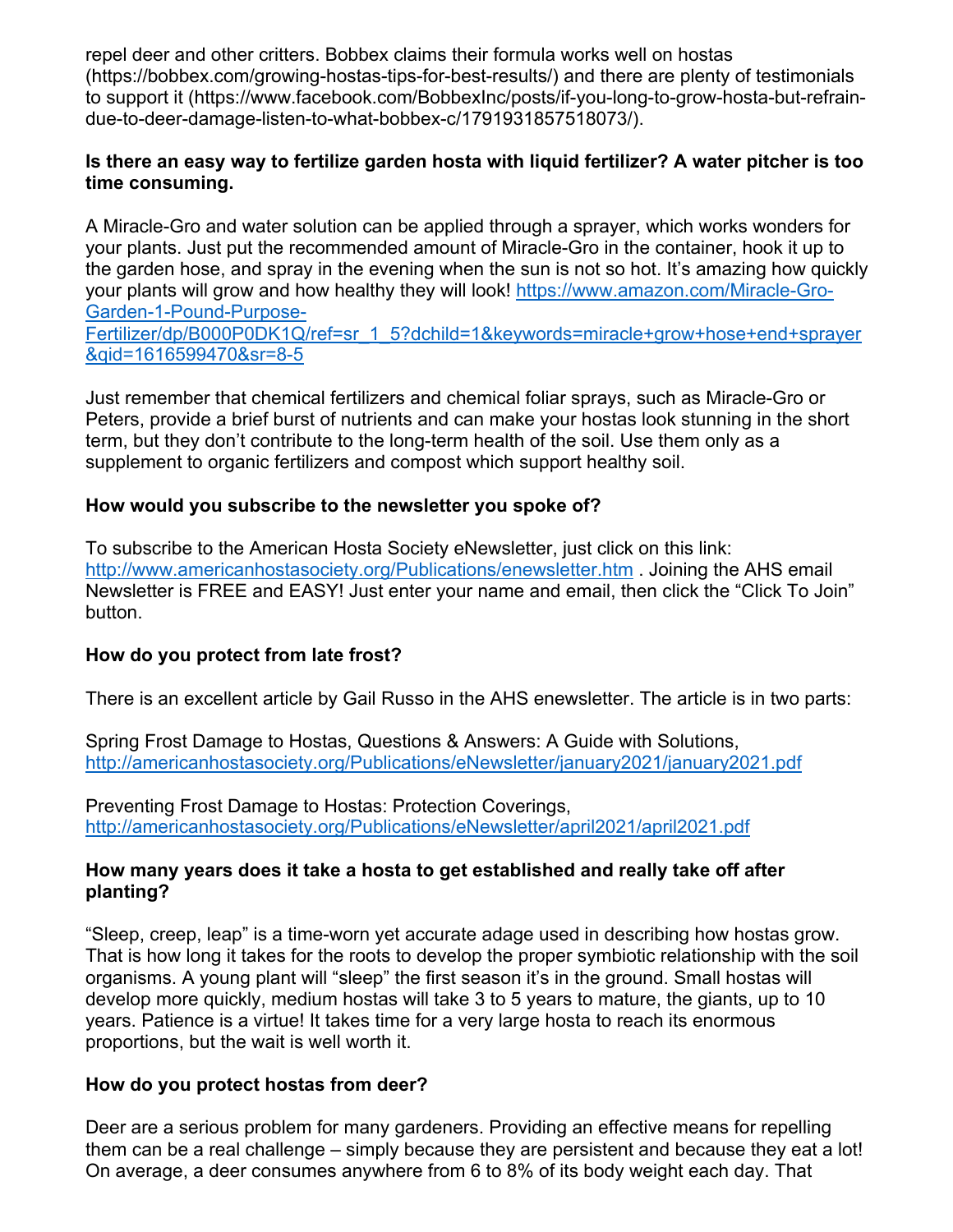means that a 150-pound deer can eat up to 12 pounds of food (i.e., hostas) per day. Multiply that by 3, 4, or more  $-$  all dining on your hostas, which they really find delectable  $-$  for a period of many days and nights, and it becomes obvious why deer must be expelled from the garden!

There are various methods intended to ward off deer or to restrict them from certain places in the landscape – some of them which are likely more effective than others. Deterrents include homemade concoctions (eggs, garlic, onion, and chili pepper added to a soap solution), stuffing ladies' nylons with human hair and hanging in trees, applying blood meal (sprinkled around the base of the hosta), and dipping a rag in clove oil (which is then hung in a cup on a shepherd's hook above your hosta). Some gardeners use applications of Milorganite to repel deer. There are also a variety of commercial deer repellents available, as well as animal scents such as Bobbex. Netting over plants and shrubs, an electric fence, or an 8 ft. woven fence is effective in keeping them out. And, I have a friend who has had excellent results using solar-powered lights (https://www.niteguard.com/) to deter deer.

# **Recommendations for southern blight?**

The Hosta Library has a good article on Southern Blight at http://www.hostalibrary.org/Disease/PestSB.htm . In addition, *The Hosta Adventure: A Grower's Guide* (page 26) contains some helpful instructions.

I don't recommend using the bleach. It kills every living organism in the soil and won't prevent your hostas from getting Southern Blight the next year either. Digging up the hostas is a lot of work and unnecessary. Terrachlor is effective to control Southern Blight, but isn't really a curative or preventative.

Southern Blight is caused by the fungus known as *Sclerotium rolfsii*. One fungicide that's currently available for *Sclerotium rolfsii*, effective both a preventative and curative, is flutolanil (EPA registered name). Several products are now available which contain flutolanil (in various concentrations), but only a few are labeled for use on ornamentals. Most are designed for commercial application by farmers or greenhouses. The product designed for homeowner's application on ornamentals is Bayer ProStar 70WP (available on Amazon). Read the instructions on the product, which involves mixing it at the proper rate and then drenching your hostas with the solution.

For anyone who has battled Southern Blight before, I recommend thoroughly cleaning their beds in the fall, making sure their hostas are planted high in the ground (mounded up rather than in a hole), and that their garden receives adequate ventilation (trim tree branches up, etc.). Applying the ProStar to the affected areas in early spring as the hostas are just popping up is an excellent preventative for dealing with the problem later in the summer.

# **What is best time to move hostas?**

Transplanting hostas is best carried out in the spring, just as the shoots are emerging. However, any time during the growing season can be managed, as long as they are kept well watered. Hostas transplanted in the fall may experience heaving in the winter and early spring. gently push the hosta back down. Hostas are very durable… probably tough enough to survive having some exposed roots. To reduce or prevent frost heave, hostas transplanted late in the season should be mulched.

Bob Solberg gives this advice when asked, How late is too late to plant hostas in the fall?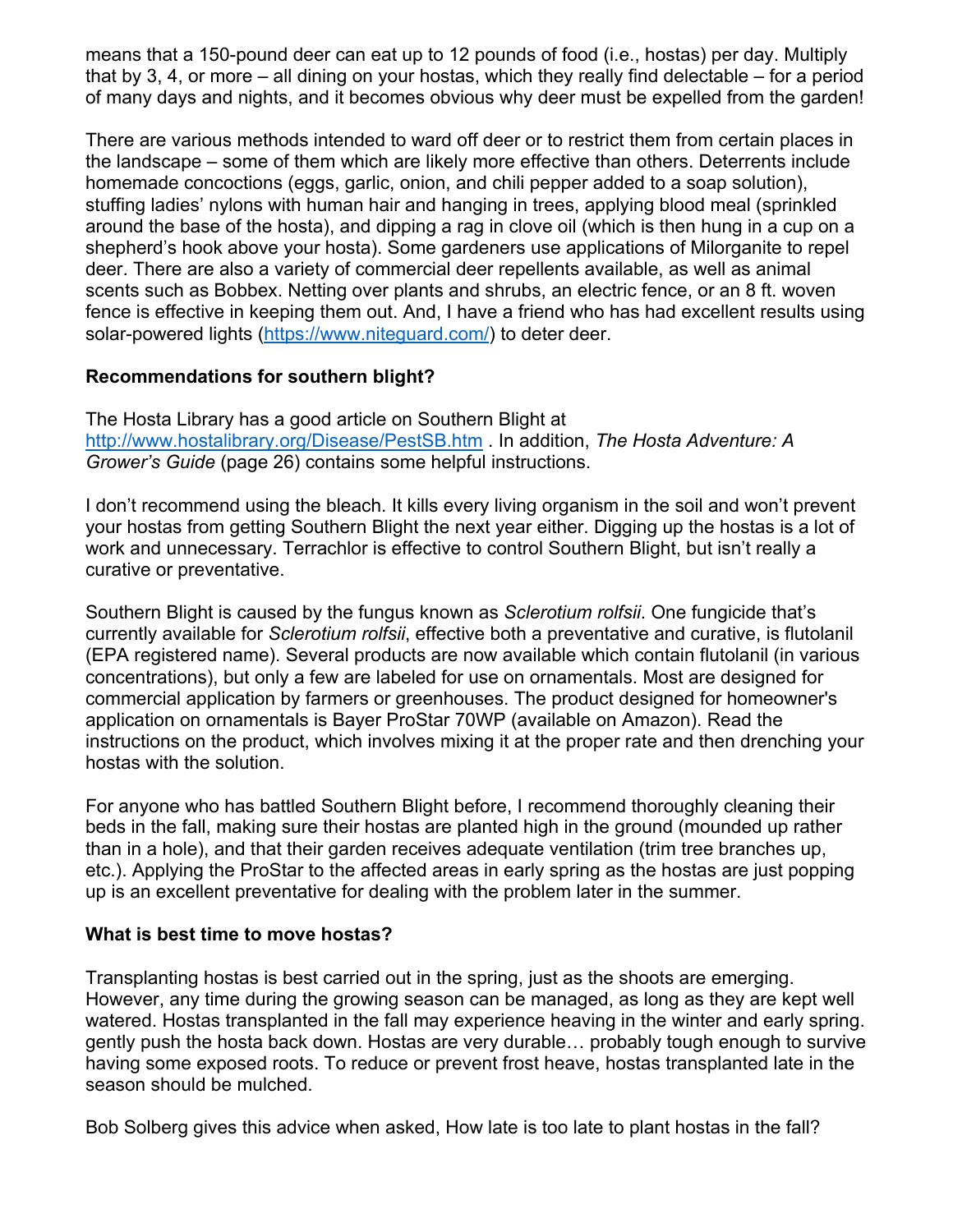August is a great time to plant hostas almost anywhere in the country. You can safely plant them all month in the Midwest and North and the latter half of the month in the South. My standard rule is you want to get them in the ground 4-6 weeks before the first frost. This allows them to make some new roots while the soil is still warm and then have some time to prepare for winter.

Most of us, though, have planted hostas in the ground later than that with good success. I have planted them as late as the first week of November without any noticeable ill effects. You do run a risk with late planting however. Hostas are completely dormant during the winter, and they will not produce new roots until after they have made new foliage in the spring. They literally sleep through the winter.

Late planted hostas may rot over the winter if (1) the ground is frozen and stays frozen shortly after they are planted, (2) they are very dry when the ground freezes, (3) the soil stays too wet because of poor winter drainage or (4) heaving occurs during cycles of the soil freezing and thawing. Snow cover or a covering of mulch will help with all these situations. Remember, blue hostas, as well as many gold hostas, with *H. sieboldiana* and *H*. 'Tokudama' parents as well as some *H. longipes* types are the most susceptible to winter kill. Miniature hostas may also completely heave out of the ground, resulting in cold damage to the crown. https://www.hostahosta.com/planting.html

So, with late hosta planting, first make sure the plants are full of water when the first hard frost hits. Then try a little mulch to protect the hosta crowns and moderate soil temperatures. (Beware! Deep mulches may entice mice and voles to make their winter homes in your hosta garden.) With a little luck from the winter weather, you can probably extend your planting season another month or so, even after the first frost.

#### **"What is the best way to do the topdressing?"**

Ideally, a flowerbed is well-prepared with a generous amount of organic amendments prior to planting. The soil is deep, rich, and fluffy...full of air and nutrients, and can absorb water. A bed that is well-prepared beforehand will go a long way in growing hostas and companion plants to their greatest proportions.

Once the bed is planted, the regular addition of a topdress is also very beneficial. As organic matter breaks down, it enriches the soil. The resulting soil is rich in nutrients and contains beneficial bacteria and fungi. Materials such as decomposed manure, leaf mold, compost (especially mushroom compost), alfalfa meal, and decomposed grass clippings are all fine to use. Decompose organic material can be laid directly on top (nutrients added from the top naturally seep into the soil to slowly provide nutrients to the roots of the plants) or gently worked into the soil around the dripline of each plant, being careful to not injure the root system. Don't topdress directly over the crown of the hosta.

Once the topdressing is applied, mulch can then be layered on top. Late winter or early spring is the best time of year to topdress so that plants can absorb organic matter as they come out of dormancy. It takes the microbes a while to break down organic matter and release nutrients. By topdressing early, your soil will be full of nutrients as your plants enter the vegetative phase.

A few things to keep in mind: (1) Make sure the materials you use for topdressing plants are decomposed well. You do not want to burn the plants. The compost should look like crumbly soil. (2) If topdressing and mulch is applied too thick, it can create an ideal habitat for voles.